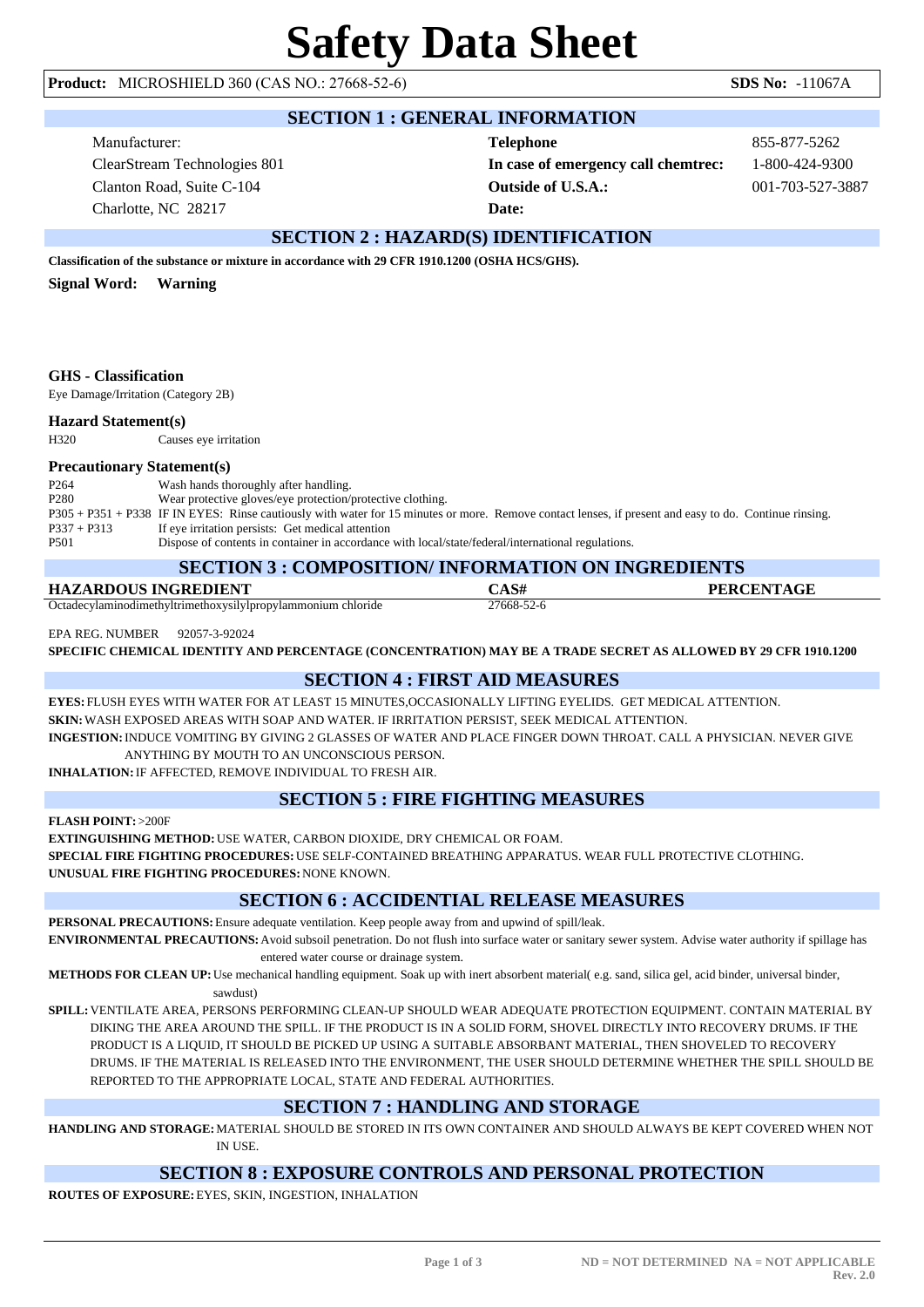#### **Product:** MICROSHIELD 360 **SDS No:** -11067A

#### **SYMPTOMS OR ACUTE HEALTH HAZARDS**

**EYES:**CAUSES EYE IRRITATION.

**SKIN:**MAY CAUSE IRRITATION.

**INGESTION:**MAY CAUSE GASTROINTESTINAL IRRITATION.

**INHALATION:**MAY CAUSE IRRITATION OF NOSE, THROAT AND UPPER RESPIRATORY TRACT.

**RESPIRATORY PROTECTION:**IF NEEDED, USE A NIOSH APPROVED RESPIRATOR.

**VENTILATION:**USE SUFFICIENT MECHANICAL(GENERAL)OR LOCAL EXHAUST.

**PROTECTIVE EQUIPMENT:**GLOVES, APRON, GOGGLES

**WORK/ HYGIENIC PRACTICES:**AS WITH ALL INDUSTRIAL CHEMICALS, CARE SHOULD BE TAKEN TO AVOID CONTACT WITH EYES, SKIN, AND CLOTHING. HANDS AND UNPROTECTED SKIN SHOULD BE THOROUGHLY WASHED AND CONTAMINATED CLOTHING SHOULD BE CHANGED PRIOR TO ANY DIRECT PERSONAL CONTACT. ALL EXPOSED CLOTHING SHOULD BE LAUNDERED PER NORMAL CARE INSTRUCTIONS BEFORE REUSE

**EXPOSURE LIMITS LIMITS**

Octadecylaminodimethyltrimethoxysilylpropylammonium chloride N.D.

EPA REG. NUMBER 92057-3-92024

| <b>SECTION 9: PHYSICAL AND CHEMICAL PROPERTIES</b> |                               |                                   |                |  |  |
|----------------------------------------------------|-------------------------------|-----------------------------------|----------------|--|--|
| PH:                                                | $4.0 - 6.0$ AS IS             | <b>Evaporation Rate:</b>          | <b>NO DATA</b> |  |  |
| <b>SOLUBILITY:</b>                                 | <b>SOLUBLE IN WATER</b>       | <b>Vapor Pressure:</b>            | <b>NO DATA</b> |  |  |
| SPECIFIC GRAVITY: 0.975-1.025                      |                               | <b>Vapor Density:</b>             | <b>NO DATA</b> |  |  |
| <b>APPEARANCE:</b>                                 | <b>CLEAR COLORLESS LIQUID</b> | <b>Auto Ignition Temperature:</b> | <b>NA</b>      |  |  |
| <b>Bod:</b>                                        | NO DATA                       | LEL                               | <b>NA</b>      |  |  |
| Cod:                                               | NO DATA                       | UEL:                              | <b>NA</b>      |  |  |
| Odor:                                              | MILD                          | VOC:                              | NO DATA        |  |  |
| <b>OdorThreshold:</b>                              | <b>NO DATA</b>                | <b>FlashPoint:</b>                | >200F          |  |  |

**MeltingPoint:** NO DATA **BoilingPoint:** NO DATA

#### **SECTION 10 : STABILITY AND REACTIVITY**

**STABILITY:** STABLE **HAZARDOUS POLYMERIZATION:**WILL NOT OCCUR **DECOMPOSITION PRODUCTS:**CARBON OXIDES **CONDITIONS AND MATERIALS TO AVOID:** STRONG OXIDIZING AGENTS

# **SECTION 11 : TOXICOLOGICAL INFORMATION**

**ACUTE TOXICITY:**NO DATA **Chronic Toxicity:**NO DATA **Carcinogenicity:**NONE **Target Organ Effects:**NO DATA

**This product has not yet been tested. The information is dervied from the properties of the individual components.**

## **SECTION 12 : ECOLOGICAL INFORMATION**

**Ecotoxicity:**NO DATA **Persistence Degradability:**NO DATA **Bioaccumulation:**NO DATA **Mobility:**NO DATA **This product has not yet been tested. The information is dervied from the properties of the individual components.**

## **SECTION 13 : DISPOSAL CONSIDERATIONS**

Disposal of this product should be made in accordance with federal state and local regulations.

## **SECTION 14 : TRANSPORT INFORMATION**

**TRANSPORTATION:**NOT REGULATED BY D.O.T.

# **SECTION 15 : REGULATORY DATA**

**TITLE III-SARA:**THE FOLLOWING DATA IS BEING SUPPLIED IN COMPLIANCE WITH TITLE III SUPERFUND AMENDMENTS AND

REAUTHORIZATION ACT (SARA) PART 313 AND 40 CFR 372

THIS PRODUCT DOES NOT CONTAIN ANY CHEMICALS FOUND ON THE SARA LIST IN 40 CFR 372.

**CALIFORNIA PROPOSITION 65:**CONTAINS NO MATERIALS KNOWN TO BE ON THE CALIFORNIA PROPOSITION 65 LIST.

**Listed on the following inventories:**TSCA

## **SECTION 16 : OTHER INFORMATION**

**Large Spill:**NA **Fire:**NA